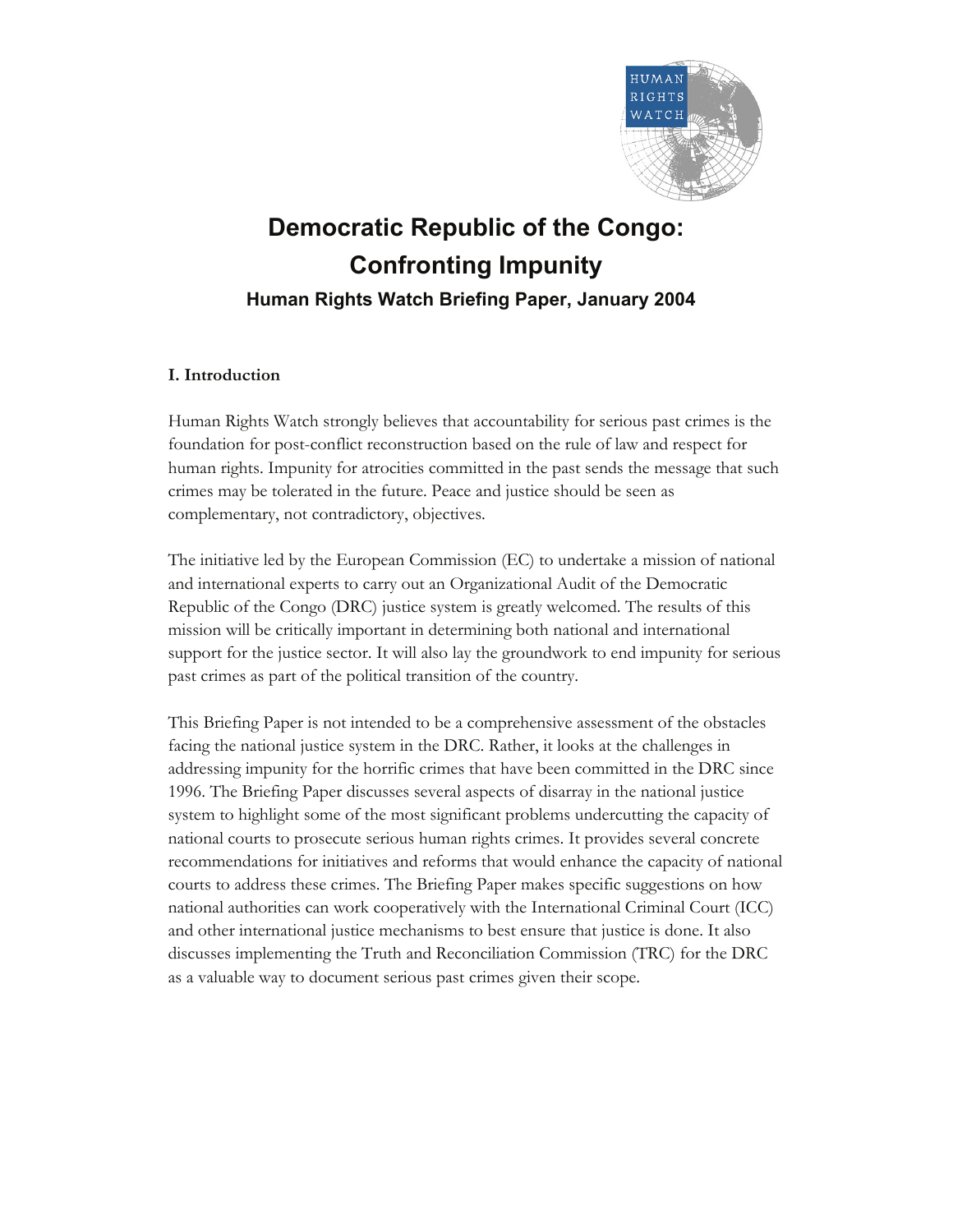## **II. Transitional Period**

In June 2003 a government of national unity was installed in the DRC purportedly ending what has been one of the most deadly wars in the world<sup>1</sup>. On paper the country is on the road to peace, but in practice it is far from peaceful. In many parts of eastern DRC, such as Ituri, South Kivu and northern Katanga, the fighting between armed groups continues with widespread human rights crimes including ethnic massacres, sexual violence, and recruitment of child soldiers. Systematic human rights offenses against civilians have been rampant throughout the duration of this five-year war and continue with almost total impunity. Appalling deeds go by without investigation, legal redress, or recompense for the victims. For most Congolese people, the rights set out under international law that ought to protect them from these abuses have no meaning.

The challenges facing the DRC to building a peaceful and democratic society are immense. A critical challenge will be confronting the culture of impunity. The international community has stated on numerous occasions that there will be no impunity for the most serious crimes under international law and that perpetrators will be held accountable. For example, on March 20, 2003, the United Nations Security Council in resolution 1468 emphasized this point and reiterated that all parties claiming a role in the future of the DRC must demonstrate their respect for human rights and international humanitarian law, and end impunity across the entire country<sup>2</sup>. So far there has been little action to back up these words.

Since August 1998 the DRC has been enmeshed in one of Africa's most internationalized wars, directly involving six other countries. The armies of Rwanda, Uganda, and Burundi, together with Congolese rebel groups, were pitted against the government of the DRC supported by Zimbabwe, Angola, and Namibia. Human Rights Watch has documented massive human rights abuses carried out by all parties during the war.

Armed groups have committed war crimes, crimes against humanity, and other violations of international humanitarian and human rights law on a massive scale in the DRC. Assailants have massacred unarmed civilians, sometimes solely on the basis of their ethnicity, committed summary executions, forcibly abducted persons whose whereabouts remain unknown, and arbitrarily arrested and unlawfully detained others, some of whom they subjected to systematic torture. Sexual violence has been a

-

 $^1$  A report from the International Rescue Committee found that 3.3 million people had died in the DRC since 1998 from direct and indirect violence, making this the most deadly war in the world in terms of a civilian death toll since World War II. See International Rescue Committee, "Mortality in the Democratic Republic of Congo: Results from a Nationwide Survey," April 2003.

 $2$  U.N. Security Council Resolution 1468, March 20, 2003.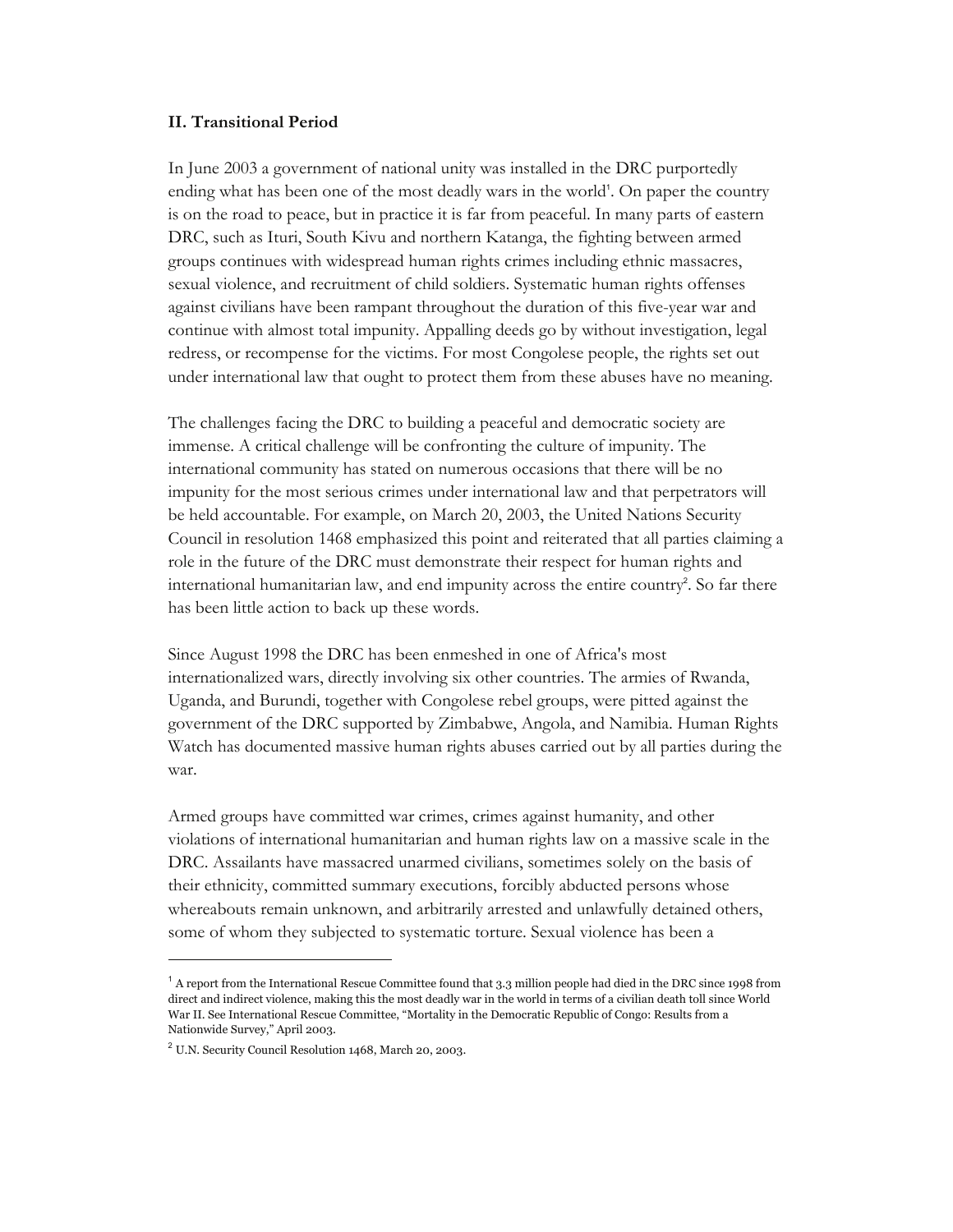particularly devastating feature and has been used as a weapon of war by most of the armed forces. International aid organizations recently estimated that as many as 10,000 women and girls may have been raped by combatants. All groups have recruited children, some as young as seven years old, for military service, subjecting the children to the risks and trauma of military operations.

In April 2003 the warring parties finally agreed to share power and signed the All Inclusive Agreement on the Transitional Government, meant to settle interim political arrangements while the country moves toward elections. This agreement and the subsequent swearing in of the Government of National Unity (GNU) is a significant step forward, but the transition is fragile. Parts of the east of the country remain in conflict and most of the former rebel groups appear to be preserving their military options should the transition process fail<sup>3</sup> . As one civil society group said to Human Rights Watch researchers, "Everything is on paper, there is very little that is tangible. We see this period as the beginning of the end of our suffering."<sup>4</sup>

In this uncertain environment, questions of justice are critical. A number of those appointed to government positions have been accused of involvement in serious human rights abuses. Yet, respect for human rights and the rule of law are essential to establishing a durable peace and long term human development. If there is no justice, local populations may cause further violence by taking matters into their own hands. This has already been witnessed in Ituri, north-eastern Congo, where the culture of impunity has further fuelled the cycle of ethnic violence, allowing opposing groups to believe they are justified in carrying out revenge killings for crimes committed against them. Questions of justice ought to be treated delicately in such a fragile environment. Without a start to the process of justice, peace will remain fragile and risks failure.

## **III. Truth and Reconciliation Commission**

 $\overline{a}$ 

A plan to establish the Truth and Reconciliation Commission for the DRC was a result of the Sun City Accord which set up five ad-hoc commissions in April 2002. In this agreement, the signatories agreed the TRC would consider political, economic, and social crimes committed from 1960 until 2003 in order to establish truth and help bring individuals and communities to reconciliation. The long historical period that the commission is to investigate was reportedly a key requirement for the signature of the RCD-Goma who were left out of the initial agreement in 2002. Reverend Kuye is the president of this Commission. The Commission is supported by eight other members,

 $3$  Human Rights Watch interviews with senior U.N. Organization Mission in the Democratic Republic of the Congo and other U.N. officials, South Africa, October 4-9, 2003.

<sup>&</sup>lt;sup>4</sup> Human Rights Watch interviews with civil society groups, Kinshasa, October 4, 2003.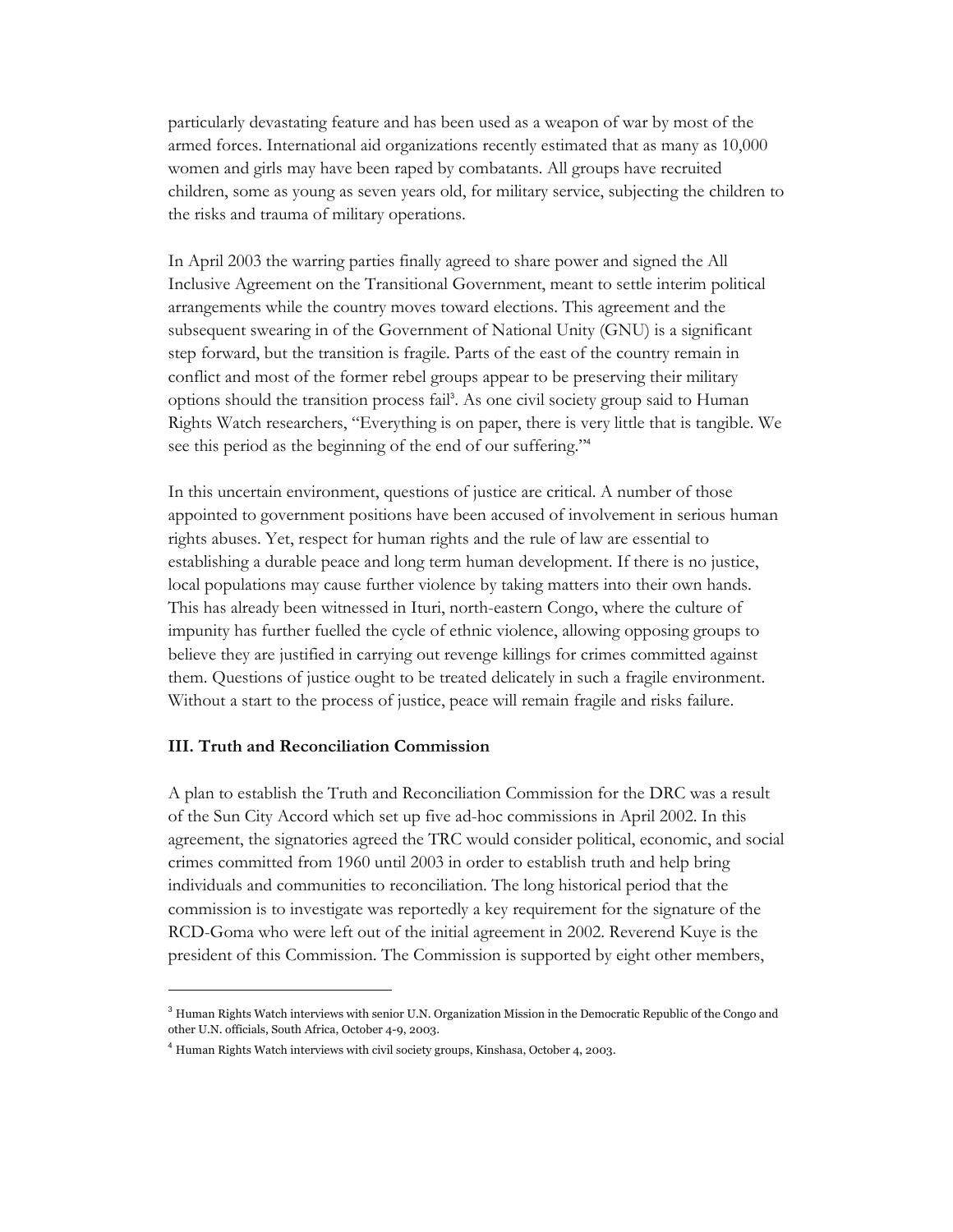each representing one of the main parties to the peace process<sup>5</sup>.

The laws that will govern the TRC are currently being developed and will need to be passed by parliament and approved by the Counsel of Ministers. There are currently two draft laws being developed. One is a law deposited at the parliament by civil society members organized by a women's network called WOPPA and signed by a group of parliamentarians. This law has broad support and was developed in consultations in Kananga, funded by international donors, with members of all the main rebel groups and civil society<sup>6</sup>. A second law is expected to be presented to the Council of Ministers by Reverend Kuye. His office has sought to harmonize three proposals, including the WOPPA proposal, into a new proposal.

There appear to be a number of key challenges ahead for the establishment of the TRC. There are questions about its composition, its functioning, and the timeframe which it is due to consider. One of the main concerns is the integrity and suitability of the eight members of the Commission,<sup>7</sup> selected by each of the signatories of the Sun City Accord. Critics claim that a number of those selected have themselves been implicated in human rights abuses. Reverend Kuye, however, claims he has not received any formal complaints against any member of his Commission<sup>8</sup>. Whatever the justification of these allegations, the integrity of the Commission has been questioned and could undermine the whole truth and reconciliation process.

Furthermore, civil society members, the U.N. High Commissioner for Human Rights (UNHCHR), and the U.N. Organization Mission in the Democratic Republic of the Congo (MONUC) have expressed concerns about the draft law being prepared by the president of the Commission. This law has been developed with only minimal consultation and does not include some key safeguards for the integrity of the process. It does not include sexual violence and other gender-based crimes as a violation and also reduces the time frame which was agreed in the Sun City Accord. The UNHCHR is considering disassociating themselves with the TRC process if the current draft law prepared by Reverend Kuye is adopted.

Having two laws before the parliament for their consideration is itself not a problem. In fact, an active and open debate on such a fundamental commission should be encouraged. It is essential, though, that any law adopted should meet the fundamental

-

<sup>5</sup> These groups are known as the composant and include the former Kinshasa government, the RCD-G, MLC, RCD-ML, RCD-N, Mai Mai, civil society, and opposition groups.

 $6$  Human Rights Watch interview with Ellyse Dimandja, vice president of WOPPA, October 7, 2003.

 $<sup>7</sup>$  Only seven have been selected so far, although the Commission is expected to have eight people.</sup>

<sup>&</sup>lt;sup>8</sup> Human Rights Watch interview, Reverend Kuye, president of the TRC, Kinshasa, October 7, 2003.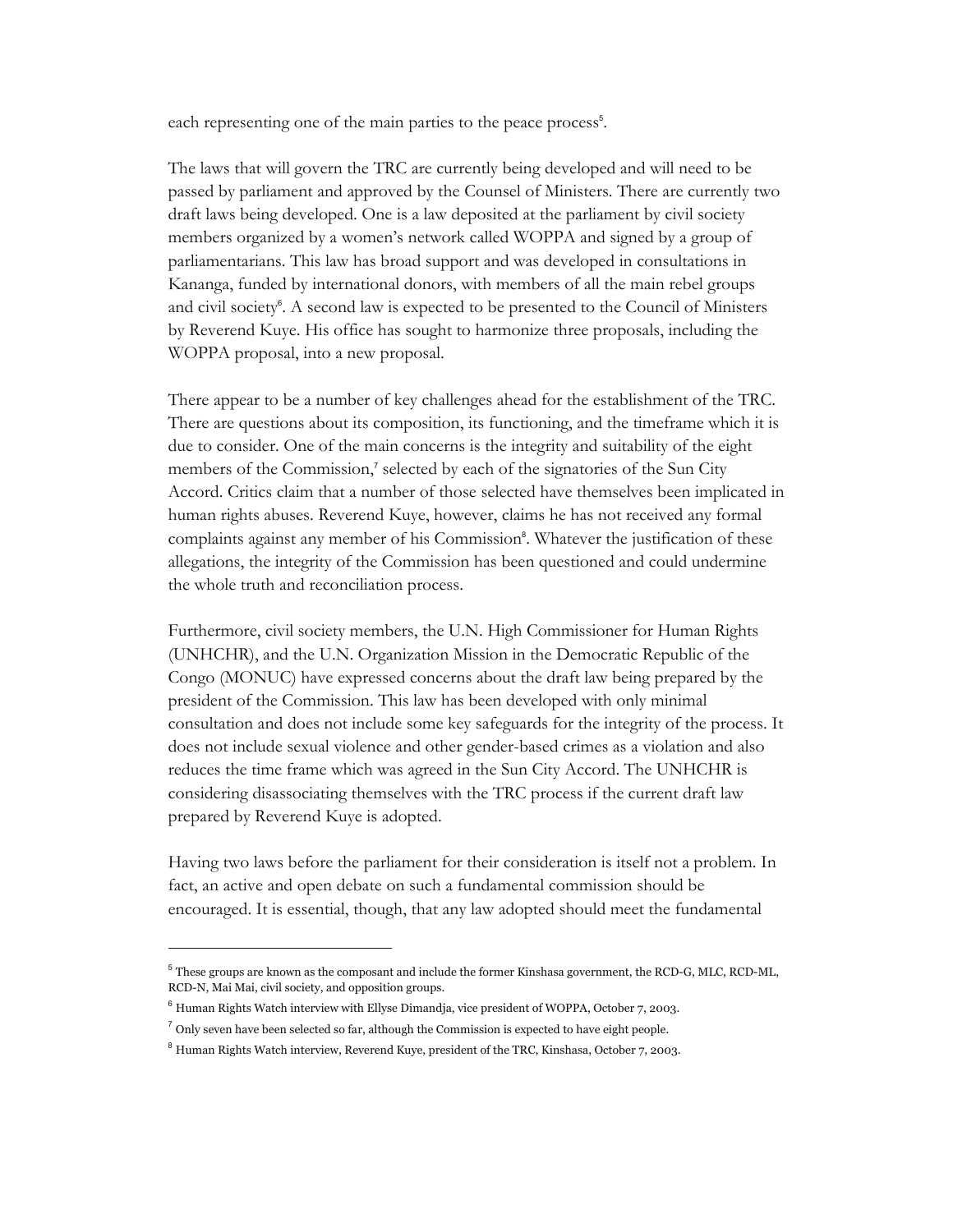principles of independence, fairness, and transparency. It should also build upon the experience from other countries. Donors need to allow the process of debate to take place and should seek to support the Congolese vision of a TRC so long as the Commission will operate fairly, independently, and transparently.

Until a law is passed, the TRC cannot start to function. Considering that there are many laws that need to be passed, it is doubtful that this law will get the greatest priority. Having a mechanism that can establish a record of the truth and building reconciliation between communities is essential to building a solid foundation for the future in the DRC. It would be a lost opportunity if the TRC were unable to get off the ground.

## **IV. Breakdown of the National Justice System**

-

The DRC's national justice system is in a state of disarray. It will likely take years to establish a functioning, independent, impartial, and fair judiciary. Yet, in the long term, it is the national justice system that provides the best hope for the protection of human rights and an end to the culture of impunity in the DRC. In the short term, the challenges for rebuilding a national justice system are enormous and will require extraordinary measures in the coming years to end the systematic and widespread abuses of human rights that characterize the DRC.

The DRC's judicial system has had little investment over the past decade. Most of the courts do not function. Its personnel have not been paid for years and magistrates are badly trained and unsupported. Mismanagement or corruption often characterizes cases that are heard, sometimes fueling community grievances and furthering conflict. One of the sparks to the conflict in Ituri between the Hema and the Lendu ethnic groups was a case about land rights where one side believed the other had corrupted the judges in the local magistrates court.<sup>9</sup>

Lack of confidence in the judiciary's administration of justice is widespread. Not a single political crisis of a constitutional nature has been resolved by the judiciary. Politicians and businesses are reluctant to bring their disputes to the courts. The general population similarly lacks confidence in the judiciary. It is estimated that only a very small percentage of disputes end up in courts of law, not because parties to the disputes have better options, but because they are so suspicious of the judiciary that they prefer other means, including the police, security services, the military, or traditional arbitration in rural areas. Victims of human rights abuses are generally reluctant to utilize judicial mechanisms for redress.

<sup>&</sup>lt;sup>9</sup> For further information, see Human Rights Watch reports, "Ituri: Covered in Blood: Ethnically Targeted Violence In Northeastern DR Congo," July 2003, and "Uganda in Eastern DRC: Fueling Political and Ethnic Strife," March 2001.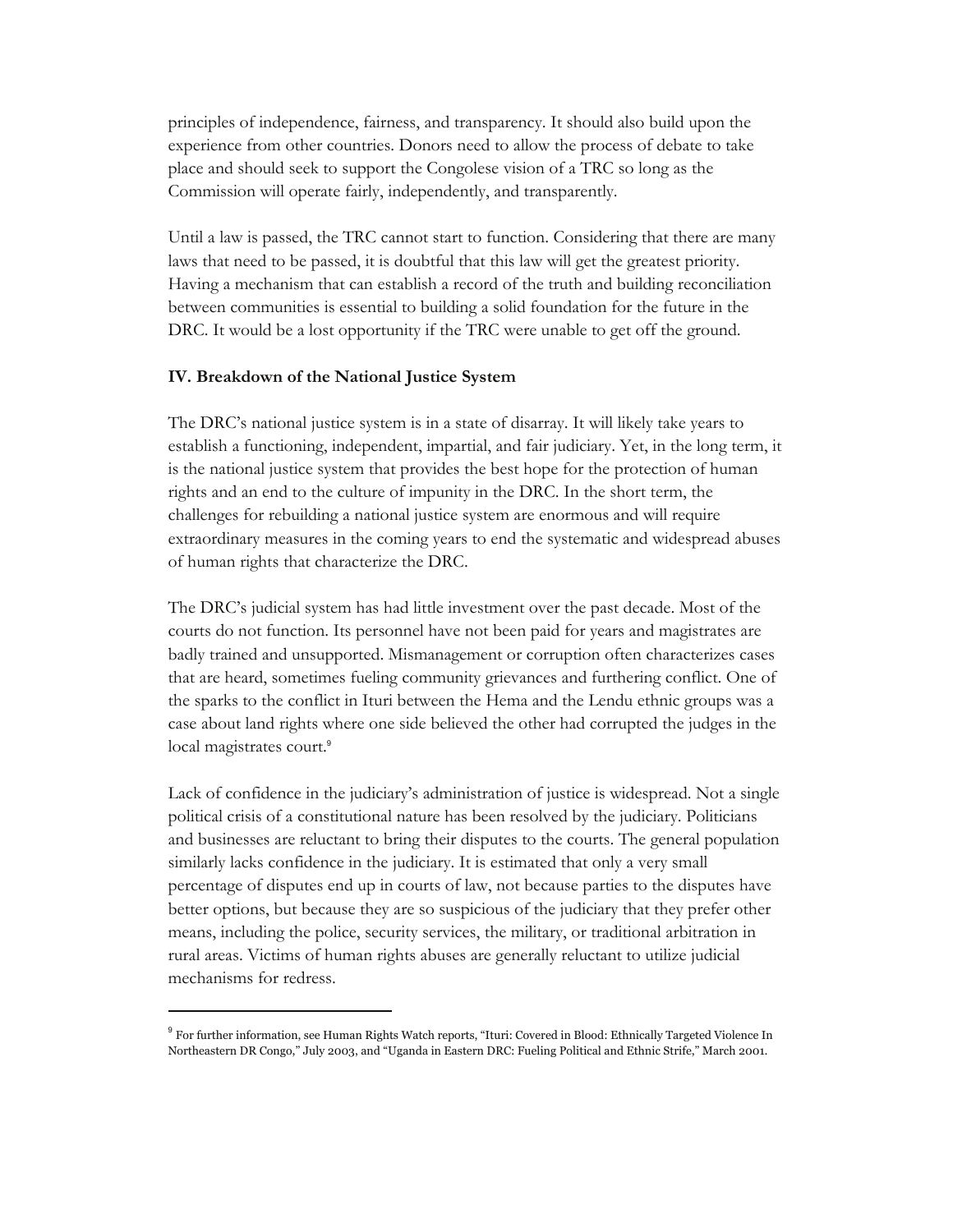There are recent examples of the crisis of the judicial system leading the population to the dangerous course of self-defense. In the Masisi, Nord-Kivu area, for example, the justice system had failed for many years to resolve the intense land disputes between Hunde and "Banyarwanda" population (Hutu and Tutsi).<sup>10</sup> It was no surprise that the Mai-Mai movement in the Masisi area began in the mid-1990s with its mainly Hunde members citing local ethnic disputes over land in addition to broader political claims as the justification for resorting to organized militias.

Below we discuss certain key deficiencies in the DRC justice system that undermine its capacity to bring justice for serious past crimes. These include lack of independence of the judiciary, training, adequate investigations, protection of fair trial standards and rights of the accused.

## **a. Lack of independence of the judiciary**

-

Post-independence constitutions of the DRC, including the current transitional constitution, have asserted the principle of separation of powers and recognized three branches of government. But, despite clear references to judicial independence, the constantly growing power of the executive since the mid-1970s has resulted in *de facto* subordination of the judiciary to the executive branch. The judiciary has lost the relative independence it once enjoyed in the late 1960s and the early 1970s.

The democratic reforms of the early 1990s restated the importance of separation of powers and the judiciary showed significant signs of independence. In a celebrated ruling in 1992, for example, the Supreme Court refused to apply the 1967 authoritarian constitution that the president wanted. On August 16, 1993, the president of the Supreme Court and the *procureur général* signed a joint statement declaring void the measures of dismissal and transfer of judges arbitrarily decreed by the prime minister. However, this demonstration of independence did not last long enough for the judiciary to fully recover from the damage during the Mobutu era.

In 1997 President Laurent Kabila came to power with a deep suspicion of anyone associated with the Mobutu regime, especially the judiciary. The function of overseeing

<sup>&</sup>lt;sup>10</sup> Mararo Bucyalimwe, "Land Conflict in Masisi, Eastern Zaire: The Impact and Aftermath of Belgian Colonial Policy (1920-1989)," (Ph.D. diss., Indiana University, UMI, 1990). The study examined 163 dossiers covering the 1949-1988 period, including forty-one at the Appeals Court of Kivu in Bukavu, fifty at the Tribunal de Grande Instance du Nord-Kivu in Goma, and seventy-two at the Tribunal de Zone de Masisi in Masisi. The author arrives at the following conclusion: "First [these records] show how local justice is expeditious in the sense that the judges give, in most cases, a ruling on the form and not on the content. This is dramatic for the undereducated peasants who do not have money to pay for lawyers' advice. Second, they show that the 1973 Land Reform is an efficient tool for land expropriation. Third, they reveal all the underhanded practices used by land expropriators to achieve their goals." (p. 18)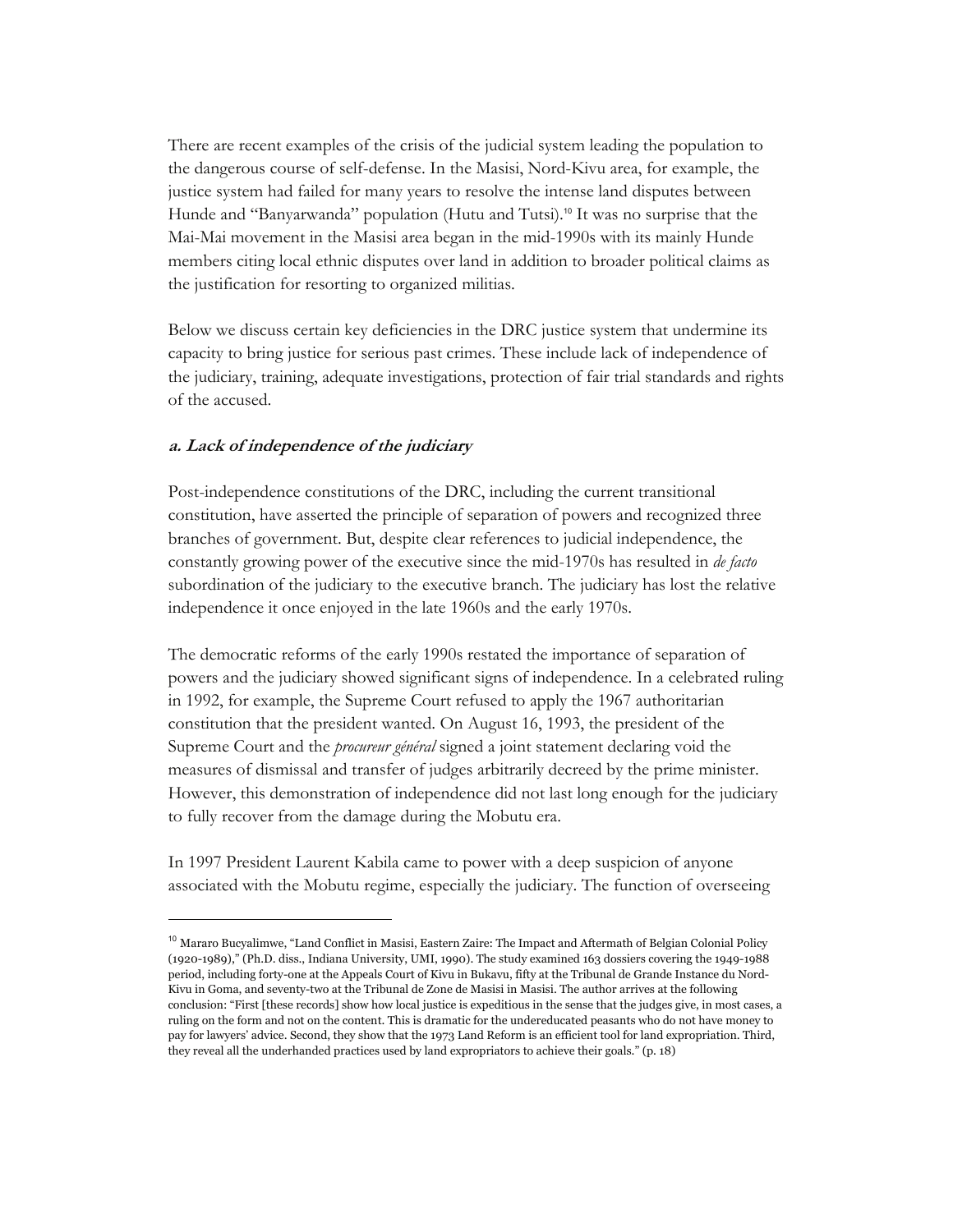disciplinary measures has been filled by the *Conseil Supérieur de la Magistrature* (CSM). By constitutional mandate, the president of the republic presides over the Council and is assisted by the minister of justice. The chairmanship of these executive officials over the CSM needs to remain only symbolic to avoid undue infringement of the independence of the judiciary. Nevertheless, the minister of justice assumed oversight functions, undermining the CSM's authority and making clear the government's will to exert tight control. In 1998 the minister of justice fired 315 judges and magistrates without even consulting the CSM.

The situation has not changed under the current Government of National Unity. The *Syndicat Autonome des Magistrats de la République Démocratique du Congo* — SYNAMAC, the principal union of magistrates and judges — recently noted, "the judges of our country have been wrongly and unjustly reduced to the rank of simple public functionaries of the state."11 In their memorandum prepared for the government, SYNAMAC asked for a significant raise in judges' salaries to help ensure their independence from economic, ethnic, and political special interests.

## **b. Lack of training**

 $\overline{a}$ 

The lack of well-trained personnel has always been one of the most serious problems plaguing the Congolese judiciary. At independence in 1960, there was not a single trained Congolese lawyer in practice. The government recruited foreign judges from Africa and Haiti to fill the vacuum left on the bench by the Belgians. It was not until 1962-1963 that the first graduates of Congolese law schools joined the bench. The last figures released by the Ministry of Justice show that as of 1998, there were only 1448 judges and prosecutors in the entire country, with over 70 percent of these concentrated in the cities of Kinshasa, Lubumbashi, Kisangani, and Goma.

The Congolese judicial system is based on a career magistracy where judges and prosecutors are appointed directly from law school without prior experience as lawyers. They enter a hierarchical structure where they depend on their superiors for job assignments and promotion. For this system to work there must be specialized training for judges and a self-regulatory mechanism to oversee discipline and promotion. Such specialized training was provided in the early 1960s through the *Ecole Nationale de Droit et d'Administration*, a judicial college which lasted only a few years. Since that time, there have been no effective training programs for judges and prosecutors.

<sup>&</sup>lt;sup>11</sup> Mémorandum du Syndicat Autonome des Magistrats de la République Démocratique du Congo, Kinshasa, August 25, 2003 (unofficial translation, original in French).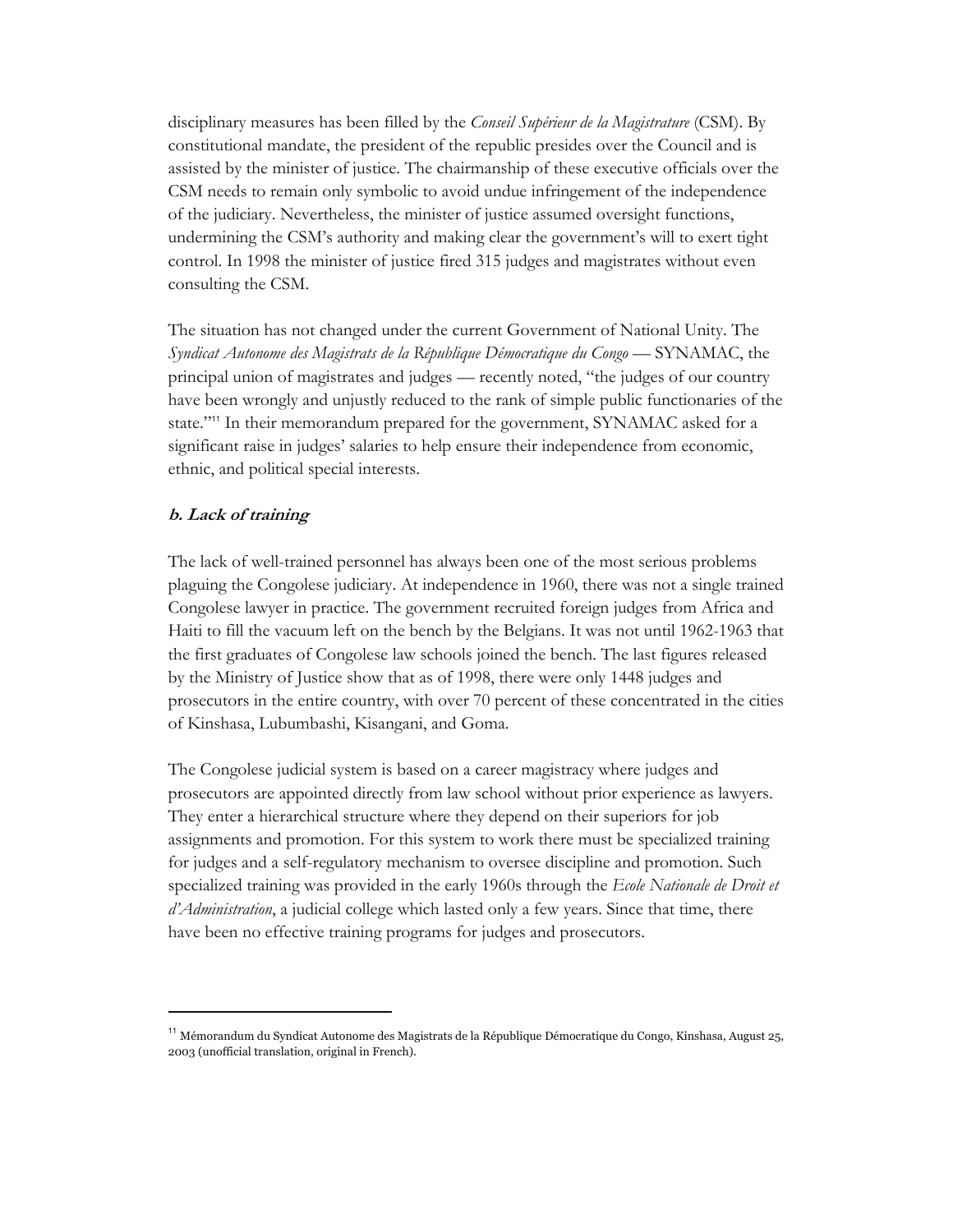## **c. Lack of adequate investigative capacity**

In the DRC, criminal cases are in general poorly handled. Pre-trial investigation is usually one-sided or in some cases, does not take place at all. Unlike many countries in Francophone Africa and most civil law countries, the investigative functions are not separate from the functions of prosecution. The state prosecutor in the DRC both investigates and prosecutes. For such a system to work, the prosecutor and the defense must be put on an equal footing, at least formally. They both must be able to investigate and have the opportunity to present the results of their investigations. Evidence must be disclosed to each other; no side must be allowed to conduct a trial by ambush.

However, this is not the case in the DRC. There is no mechanism to ensure fairness and independence of the investigation. The prosecutor enjoys large discretionary powers called the "opportunity of prosecution" (*opportunité de poursuite*) — to decide whether a particular crime warrants investigation. However, neither a *juge d'instruction*, an investigating magistrate in a civil law system, nor rules of disclosure exist to counterbalance the one-sided investigation by the prosecutor. This discretionary power may only be overruled by a complaint filed directly before the court by the victim of the crime.

## **d. Lack of fair trial standards and rights of the accused**

Even though the Congolese justice system has a long way to go to become fully functioning, ordinary tribunals still have a semblance of respect for fair trial and the most basic rights of the accused. However, as exemplified by the *Cour de S˚reté de l'Etat*, the *Cour d'Ordre Militaire*, and the *Office des Biens Mal Acquis,* successive governments have established and used special judicial or quasi-judicial bodies against politically targeted groups to avoid the application of even these minimum standards of fair trial.

After the fall of Mobutu in 1997, the Kabila government established a Commission of Illegally Gotten Wealth (*Office des Biens Mal Acquis* - OBMA) to investigate economic crimes committed by members of the Mobutu regime. The stated mandate of the Commission was to investigate the origin of the wealth accumulated by the most senior officials of the Mobutu regime, and to bring to trial those suspected of illegal enrichment. But the Commission has acted as a tribunal, administering justice without respect to fair trial standards and ordering the seizure of properties allegedly gotten illegally.

The Kabila government also abolished all previously existing military tribunals and replaced them by a single military court (the *Cour d'Ordre Militaire -* COM). The COM was the result of the deep suspicion with which the Kabila government held anyone who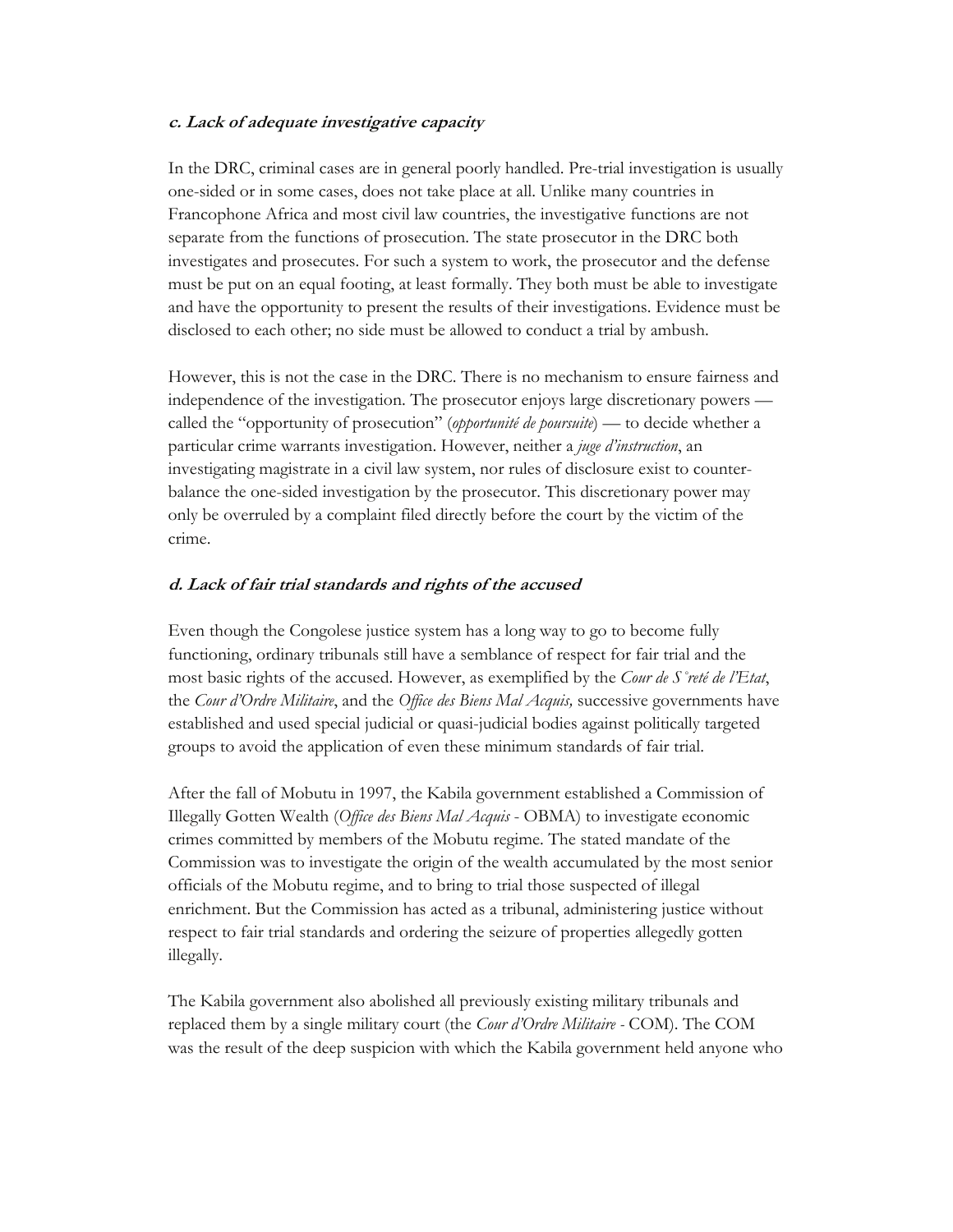previously worked in the justice system under Mobutu and the preference of members of the new army to directly handle their arrest and adjudication outside of the courts. During the five years of its existence, the COM was characterized by a total violation of due process and basic guarantees of fair trial, including an accused's right to appeal and to counsel of his choice.

Amid outcry and denunciations from all sectors of the society, the government abolished the COM in early 2003 and replaced it with new military tribunals. Nevertheless, the *Cour de S˚reté de l'Etat*, a special tribunal established in the 1970s to prosecute political offenses, continues to try members of the opposition, journalists, and union leaders without due process.

## **V. Rebuilding the National Justice System — Possible Ways Forward**

The major challenge ahead is how to rebuild the national justice system for the long term while at the same time putting short term measures in place to end the culture of impunity. Both the civilian and the military justice system must be reformed and strengthened in order to be able to deal with the vast number of serious crimes committed. Investigators lack the training and means to properly gather, catalogue, and preserve evidence for use in further investigations and potentially a trial. They often lack the special skills to work with victims and witnesses of crimes such as sexual violence. To build a cadre of judicial personnel — judges, prosecutors, investigating judges, investigating officers, and others — will require training on judicial procedures and human rights. These officials also must receive specific training on the problems of sexual violence and the specific challenges prosecutions of such crimes pose. Below we discuss specific recommendations to address immediate and longer term needs of the DRC justice system.

# **a. Create a mobile investigative unit to help bring justice for widespread human rights abuses in the short term**

In the short term, quick and innovative solutions need to be found to hold to account those responsible for human rights abuses. One way to make progress toward this goal would be to establish a mobile investigative team to enable a quick start of investigations into grave human rights crimes, in particular war crimes and crimes against humanity. Such a team could be composed of national and international staff including magistrates, investigators, prosecutors, forensic experts, and counselors serving as a central investigative body. It could be established by the *procureur général* of the DRC, with a base in Kinshasa, to be deployed, as needed, to sites of reported massacres and trials throughout the DRC. As an investigative entity, the mobile investigative team would be able to gather and preserve evidence crucial for any criminal trial, whether of a national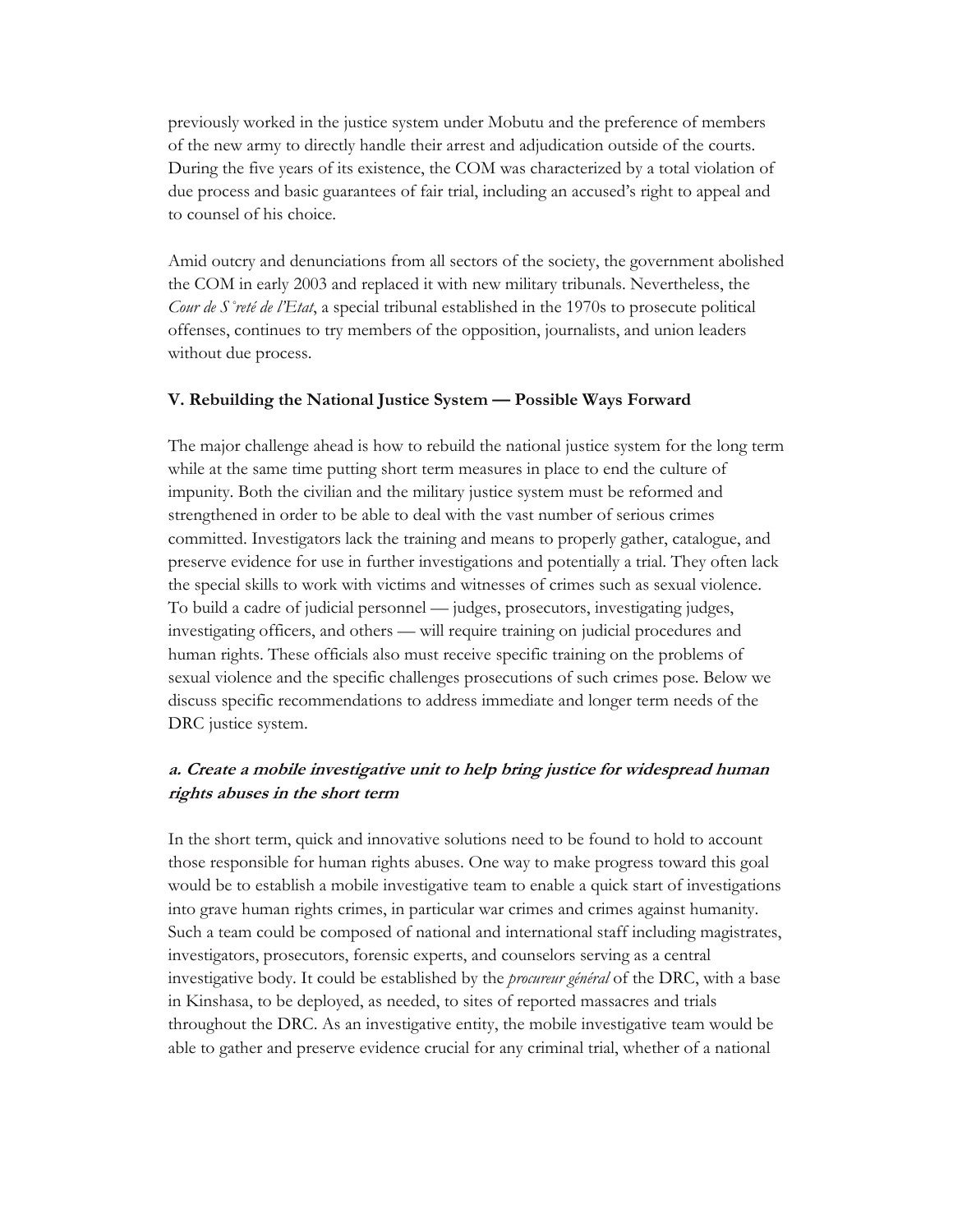or international character.

Forming a mobile investigative unit would be a discrete measure that could be undertaken relatively quickly. It would represent a significant step forward in delivering justice for the most serious crimes under international law. The evidence gathered by the mobile investigative unit would be handed over to the national courts, or where the national justice system seems unwilling or unable to prosecute, it could hand over evidence to the ICC. Human Rights Watch recommends that the DRC government immediately establish, and the EC mission fund and train, a mobile investigative team with national and international staff to act as a central investigative body to gather and preserve evidence for future criminal trials.

# **b. Enhance capacity to investigate and prosecute crimes involving sexual violence and other gender-based crimes and create witness and victim protection programs**

Women and girls have been victims of sexual violence and other gender-based crimes, such as rape, sexual assault, mutilation, and forced labor, in the DRC war. An important way to address justice for serious human rights crimes is through the creation and financial support of measures to enable adequate investigation and prosecution of a large number of these crimes. Even with the dire lack of resources in the DRC, maximum efforts also must be made to address the particular needs of victims and witnesses relating to crimes of sexual violence.

In order to render investigations and prosecutions into sexual violence and other genderbased crimes more effective, prosecutors and judges should be trained on how to investigate sexual and other gender-based violence, and trained forensic medical professionals should be hired to assist in investigations. Prosecution of sexual and other gender-based crimes also should be enhanced by employing people with expertise in these types of crimes as judges, magistrates, investigating officers, and other judicial personnel.

Courts must also apply measures to ensure that victims and witnesses are treated with appropriate competence. All judicial staff should be educated on the long-lasting physical and emotional trauma of sexual violence and other gender-based crimes, and be given clear procedures to avoid re-traumatization of the victims, i.e. through minimizing the number of times the survivor has to recount the details of the crime. Courts should take measures to protect the confidentiality of the victims and witnesses, such as holding in camera trials and assisting with relocation where necessary. Counseling should be made available for victims and witnesses. There should be programs to educate victims and witnesses about the nature of the judicial process and its various stages from the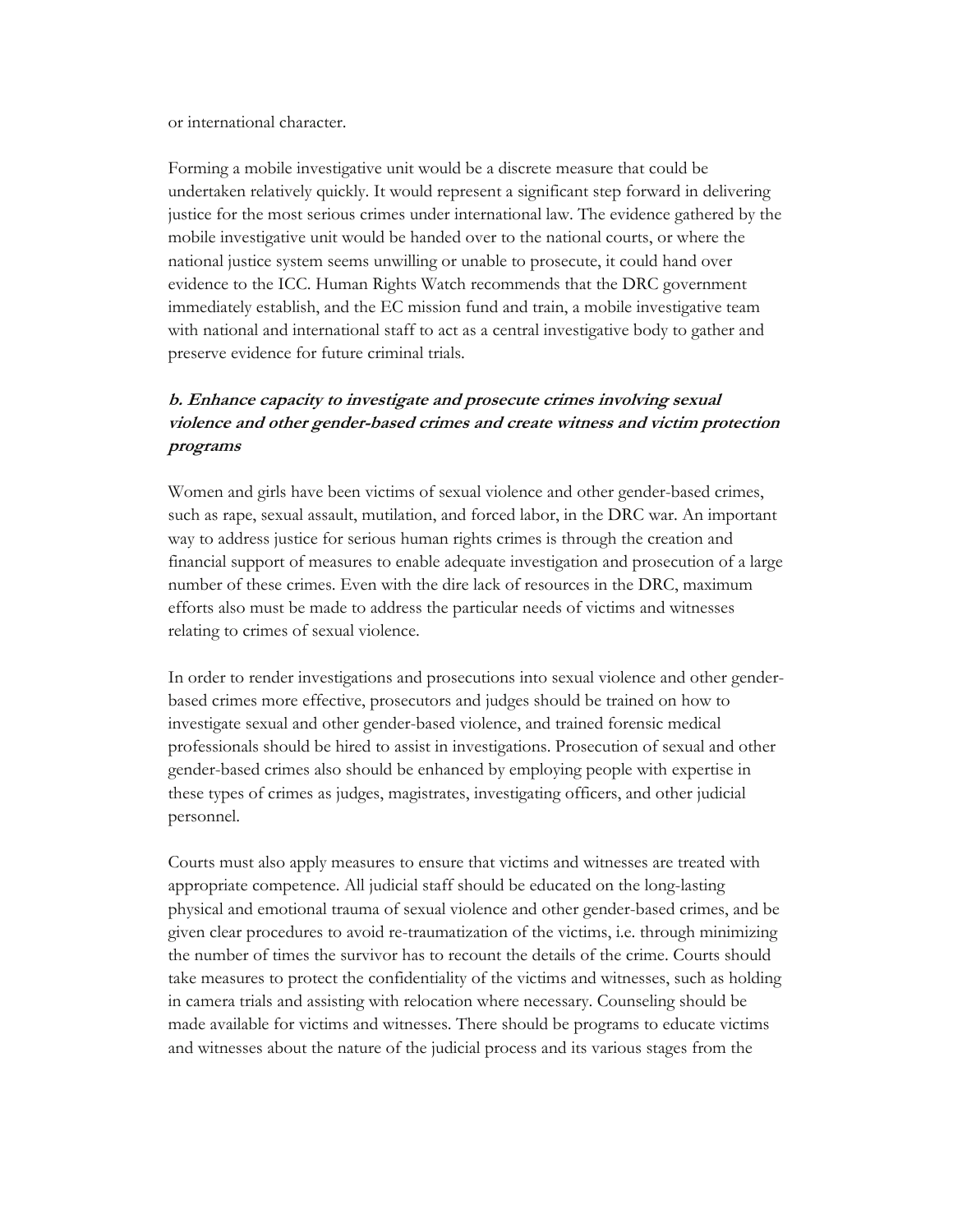commencement of proceedings and the filing of an indictment through trial.

The situation in the DRC is particularly complicated as the rape law excludes a number of sexual and other gender-based crimes that have frequently occurred in the DRC, for example bodily penetration with an object. Any future law should address sexual violence more comprehensively as an assault against the bodily integrity and sexual autonomy of an individual. With the widespread use of rape by most armed groups in the DRC, it is essential that this law be revised to ensure better protection for civilians. There also needs to be further urgent revision to clarify which acts of sexual violence and other gender-based crimes constitute war crimes and crimes against humanity.

#### **c. Institutional reforms to the justice system**

As discussed above, the DRC justice system faces institutional problems relating to lack of independence, poor infrastructure, nonexistent training, inadequate investigations, and failure to protect fair trial standards and rights of the accused. We suggest that the EC mission consult with Congolese lawyers to consider recommending financial support for measures to implement institutional reforms to improve the administration of justice. Specifically, such measures could include adding a *juge d'instruction* to the justice system and amending the code of criminal procedure to grant more rights to the accused during the pre-trial phase to ensure fairness and independence in pre-trial criminal investigations. We also recommend abolishing all the special judicial or quasi-judicial bodies, including the OBMA and the *Cour de S˚reté de l'Etat*, and supporting the creation of a specialized training school for law graduates who want to pursue a career as magistrates or judges. The school would train them in special legal areas, such as criminal investigations for mass slaughter, sexual crimes, etc. The school would also prepare judges for professional specialization. In addition, we suggest initiatives to enable the CSM to regain full control over the management of the career promotion and resources of the judiciary. The budget voted by the parliament for the judiciary should be managed by magistrates themselves through the CSM to avoid the unduly great influence the executive exerts on the judiciary through resource management and career promotion.

#### **VI. International Justice**

## **a. Addressing impunity for crimes committed before July 1, 2002**

Since 1996 the DRC has experienced a horrific armed conflict in which impunity for war crimes and crimes against humanity has been, and continues to be, the norm. Attacks against the civilian population, killings, and use of sexual violence continue to be committed in the East. These crimes will not stop as long as those who commit them are not held responsible for their acts. Accountability for those responsible for serious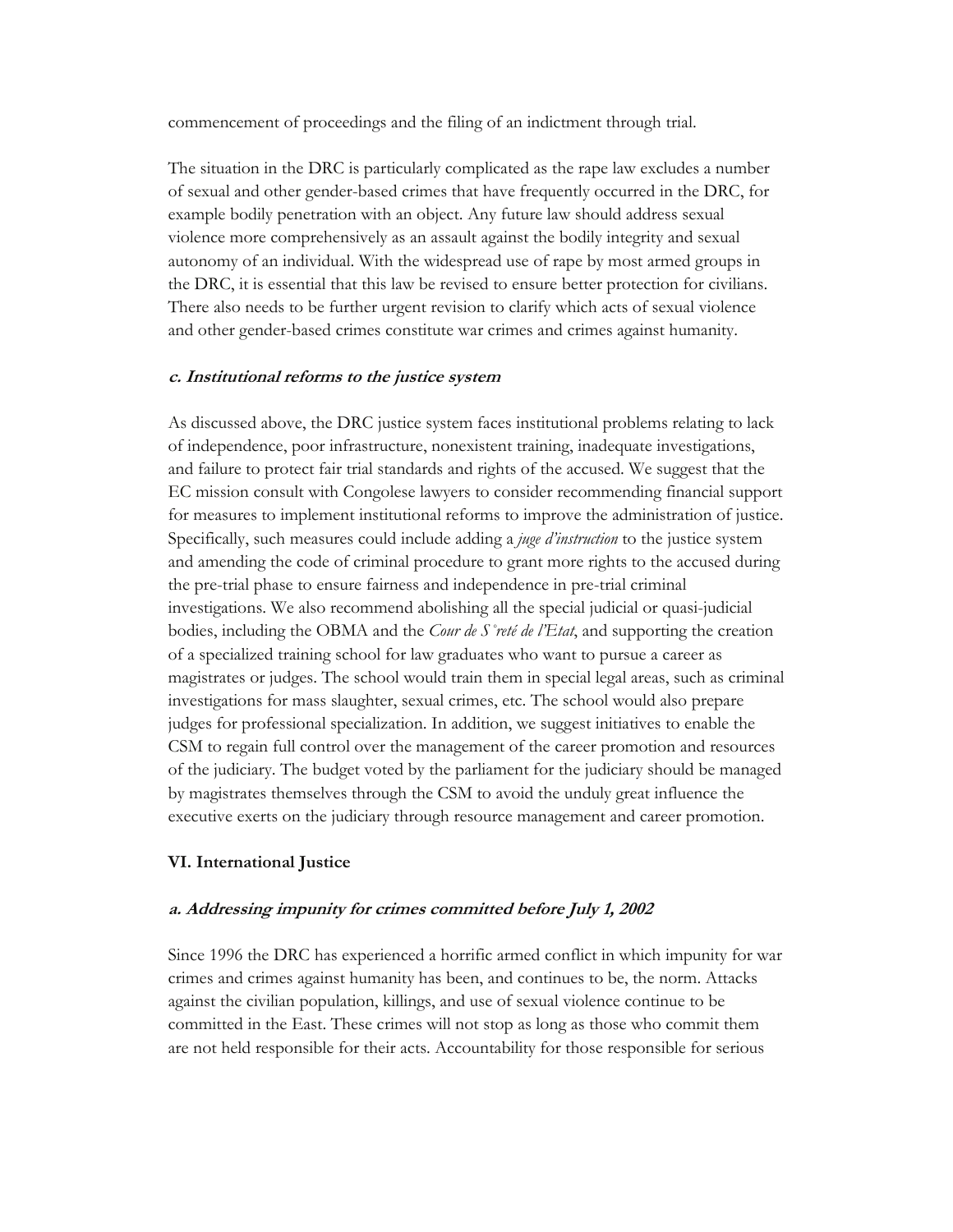crimes is essential if the DRC and the region are to make a transition to a durable peace.

The Security Council has, on numerous occasions, expressed great concern about violence in the DRC, and stressed the need for a transitional period built on a system of accountability. After the promulgation of the Transitional Constitution at the announcement of the formation of the GNU, the Security Council: "Strongly [condemned]the acts of violence systematically perpetrated against civilians, including the massacres, as well as other atrocities and violations of international humanitarian law and human rights, in particular, sexual violence against women and girls," and stressed"the need to bring to justice those responsible, including those at the command level."12

The Council in the same resolution encouraged the secretary-general to assist the transitional authorities of the DRC "in order to put an end to impunity." But due to its current state of disarray, the national justice system is unable, even with massive help, to thoroughly investigate and prosecute the gravest crimes committed during the sevenyear war and put an end to impunity. While the DRC's ratification of the Rome Statute, the founding treaty of the ICC, allows the ICC to try crimes committed after July 1, 2002, there is no mechanism competent to address past crimes perpetrated in the DRC since 1996.

The Congolese GNU has called several times on the United Nations to help set up an international tribunal. President Kabila recently repeated this request in his speech at the General Assembly on September 25, 2003. There are also different forms of justice mechanisms short of an international tribunal that can be pursued. A Group of Experts, including international and Congolese experts, should be established through the United Nations to conduct an in-depth study of possible justice mechanisms to investigate and prosecute crimes against humanity and war crimes committed prior to the entry into force of the ICC Statute. The appointment of such a Commission would demonstrate that the international community is willing to match its words about putting an end to impunity with concrete action. The Commission's conclusions would help the secretarygeneral make recommendations to the Security Council on "Öways to help the transitional government in the Democratic Republic of the Congo address the issue of impunity."<sup>13</sup>

# **b. ICC implementing legislation**

-

The Congolese government and parliament should create a legal and institutional

<sup>12</sup> U.N. Security Council Resolution 1493 (2003), July 28, 2003.

<sup>13</sup> U.N. Security Council Resolution 1468 (2003), March 20, 2003.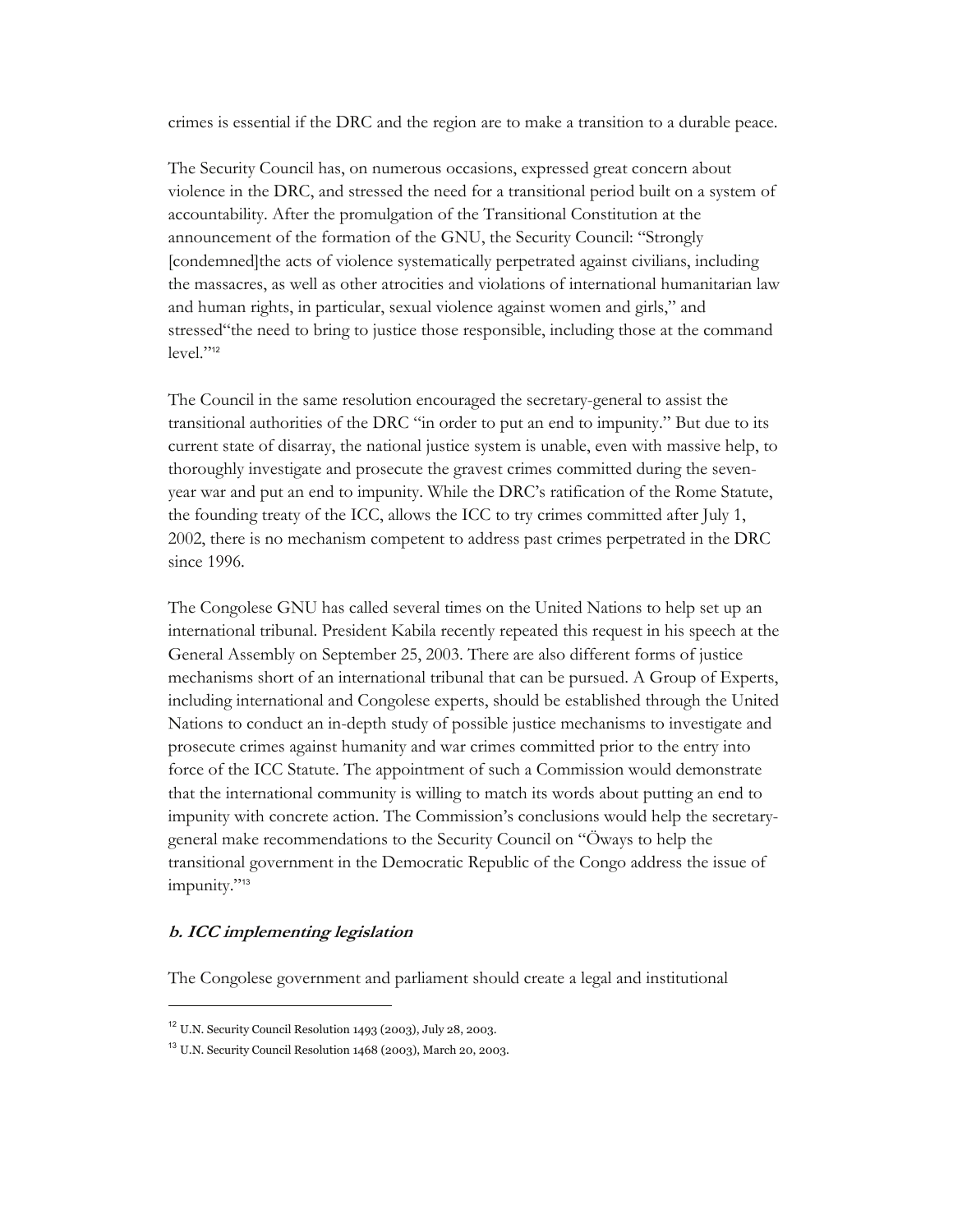framework for the prosecution of war crimes and crimes against humanity, including sexual violence, committed during the two wars in the DRC. Current laws are insufficient and in part unsuitable to guide the process of transition and the delivery of justice. Under the current penal code, crimes against humanity, war crimes, and genocide are not punishable offenses. The definition of war crimes and crimes against humanity in the Military Penal Code falls short of the elements of these crimes under both the Rome Statute and the Geneva Conventions, to which the DRC is a party.

A key piece of this legal framework will be the implementing legislation for the ICC. The DRC has signed (on September 8, 2000) and ratified (on April 11, 2002) the Rome Statute. The *Project de Loi de Mise en Oeuvre du Statut de la Cour Pénale Internationale* was drafted in July 2003 by the *Commission Permanente de Réforme du Droit Congolais* at the request of the minister of justice and following a year-long drafting process that involved the participation of magistrates, law professors, members of national and provincial bar associations, and the NGO community.

The minister of justice is now reviewing this important piece of legislation before it is sent to the transitional parliament. It is important that it be sent to transitional parliament without further delay as its adoption will be a major step towards establishing justice in the DRC. The draft law provides a comprehensive definition of war crimes, crimes against humanity, and genocide consistent with the Rome Statute. It spells out the way in which the DRC government and judicial authorities will work with the ICC to prosecute such crimes. It provides for important safeguards of fair trial and respect for the rights of the accused for all crimes under Congolese law, as guaranteed by the transitional constitution, that are lacking in the current code of criminal procedure. It also expands the jurisdiction of civilian tribunals to members of the armed forces when accused of crimes against humanity or war crimes. This is of a particular importance to assert the primacy of the civilian justice system and create a coherent and unified jurisprudence.

## **VII. Recommendations**

## **To the Government of National Unity:**

- Encourage an open and active debate on the TRC in parliament and allow broad consultation on the staffing and the composition of the TRC to ensure meaningful involvement of civil society. Ensure that the law includes guarantees for fair, independent, and transparent operations by the TRC.
- Urgently adopt the ICC implementing law codifying crimes against humanity and war crimes into Congolese domestic legislation and permitting cooperation